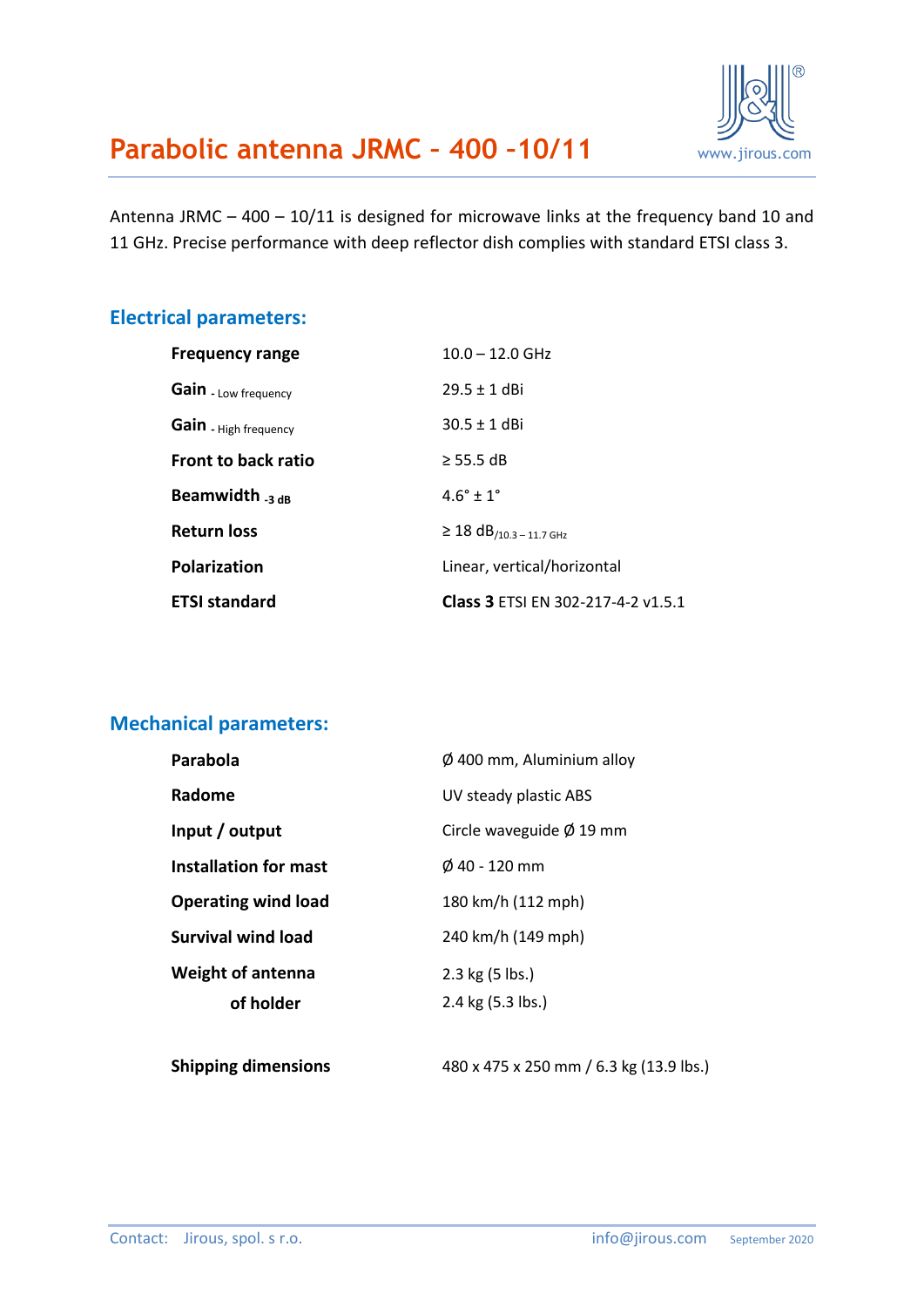

#### **Usage:**

- deep parabola for better parameters
- **easy to assembly:** first the holder and then the antenna only by 2 screws
- **fine setting** elevation (of gradient) and azimuth ± 20°
- extreme wind stability

The antenna is supplied with a holder that allows easy mounting on a mast. The holder can be installed separately on the mast. Subsequently, you can simply hang up the antenna with microwave unit into it. The holder allows precise adjustment in both directions. Ready for right and left side mounting.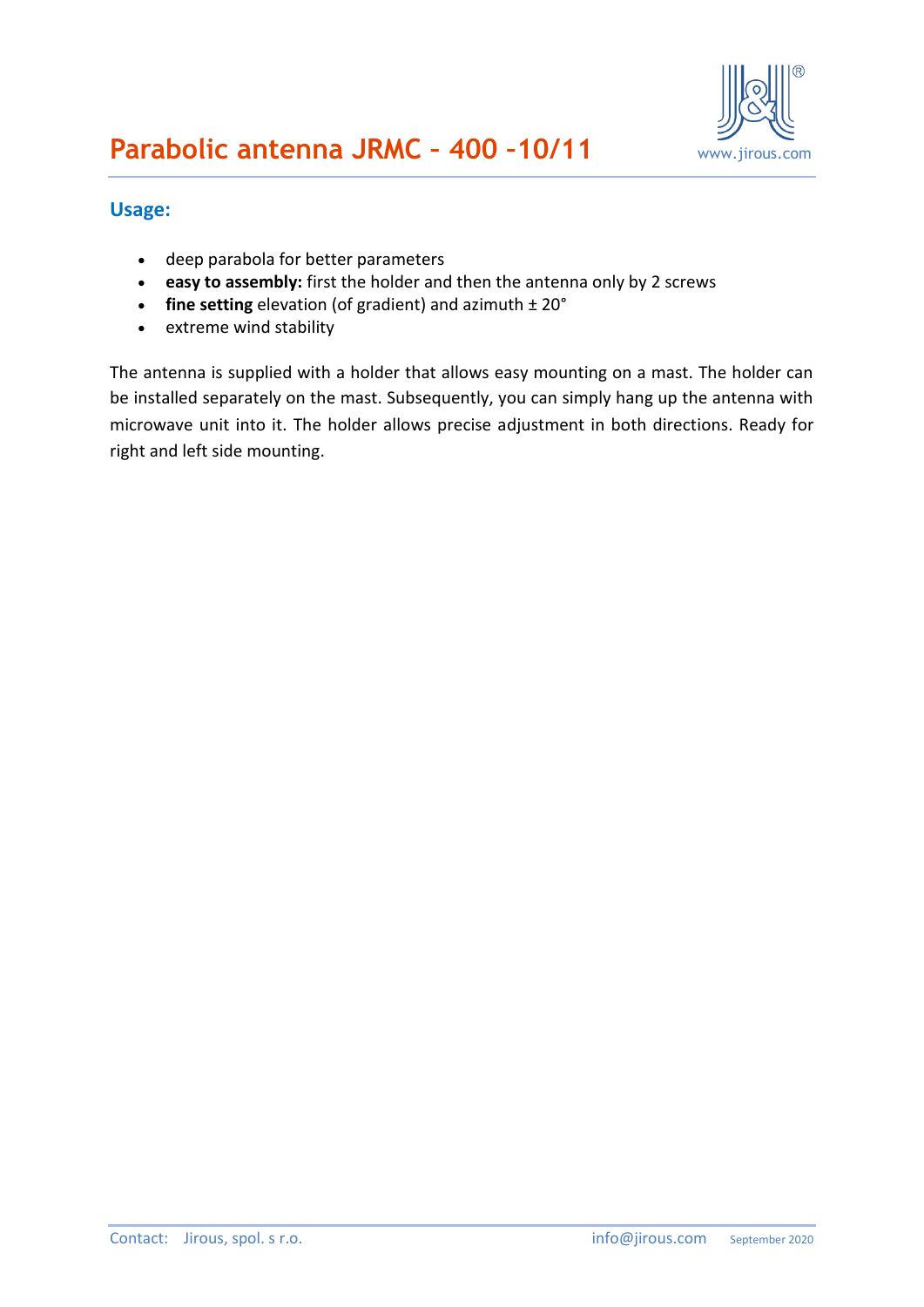

# **Parabolic antenna JRMC – 400 –10/11** www.jirous.com

#### **Measurement of radiation pattern:**



JRMC - 400 - 10/11 - H plane  $\overline{30}$  $\overline{20}$  $10$  $\epsilon$ ë  $-10$  $-20$  $-30$  $-40$  $-180$  $-160$ 80 100 120 140 160 180  $-140$  $-120$  $-100$  $-60$  $-20$  $20$ 60  $-80$  $-40$  $\mathbf 0$ 40 angle [°]  $-10.3$  GHz  $-10.9$  GHz  $-11.7$  GHz - Class 3 EN 302-217-4-2 v1.5.1  $\ddot{\phantom{a}}$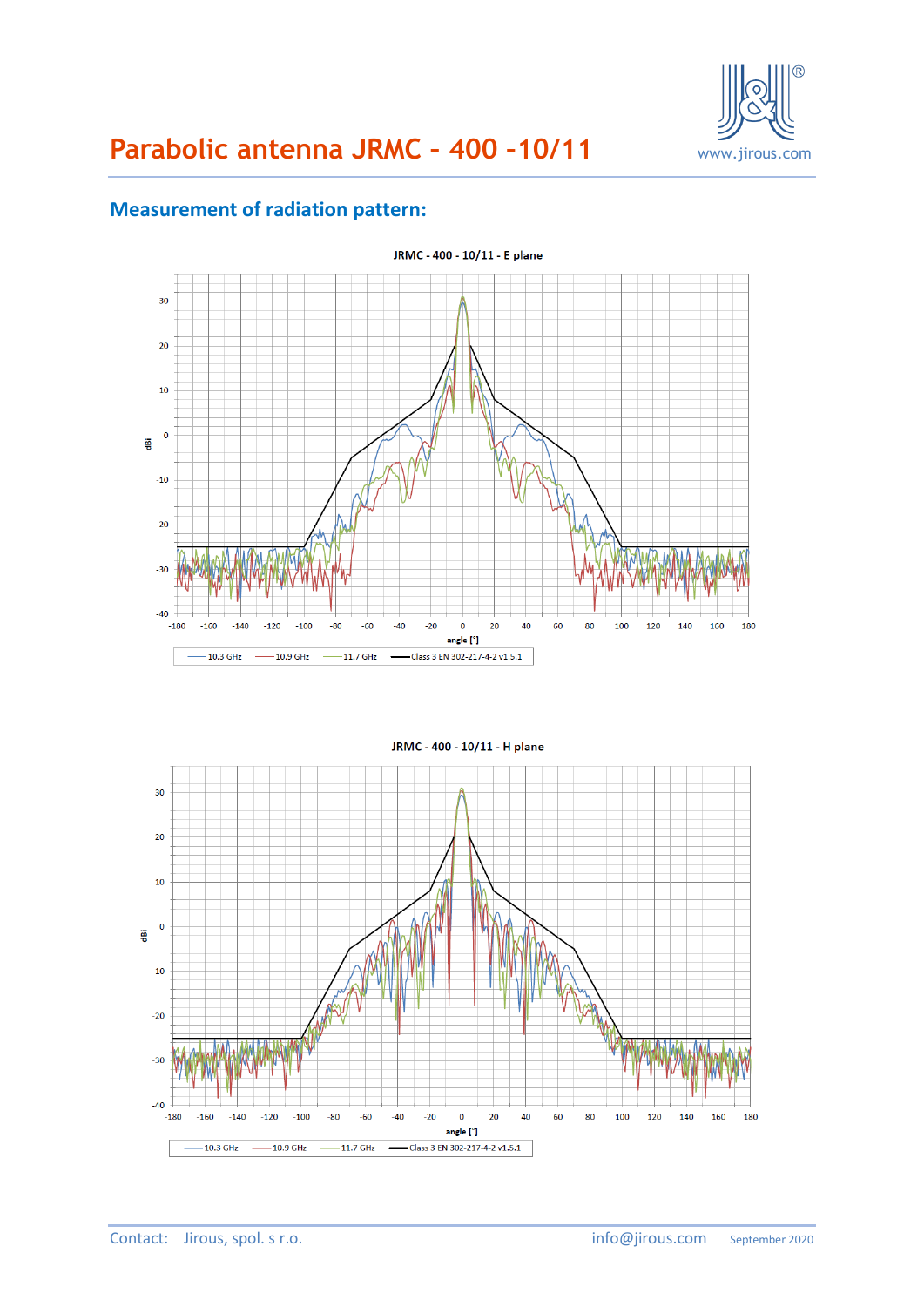

### **Outline:**